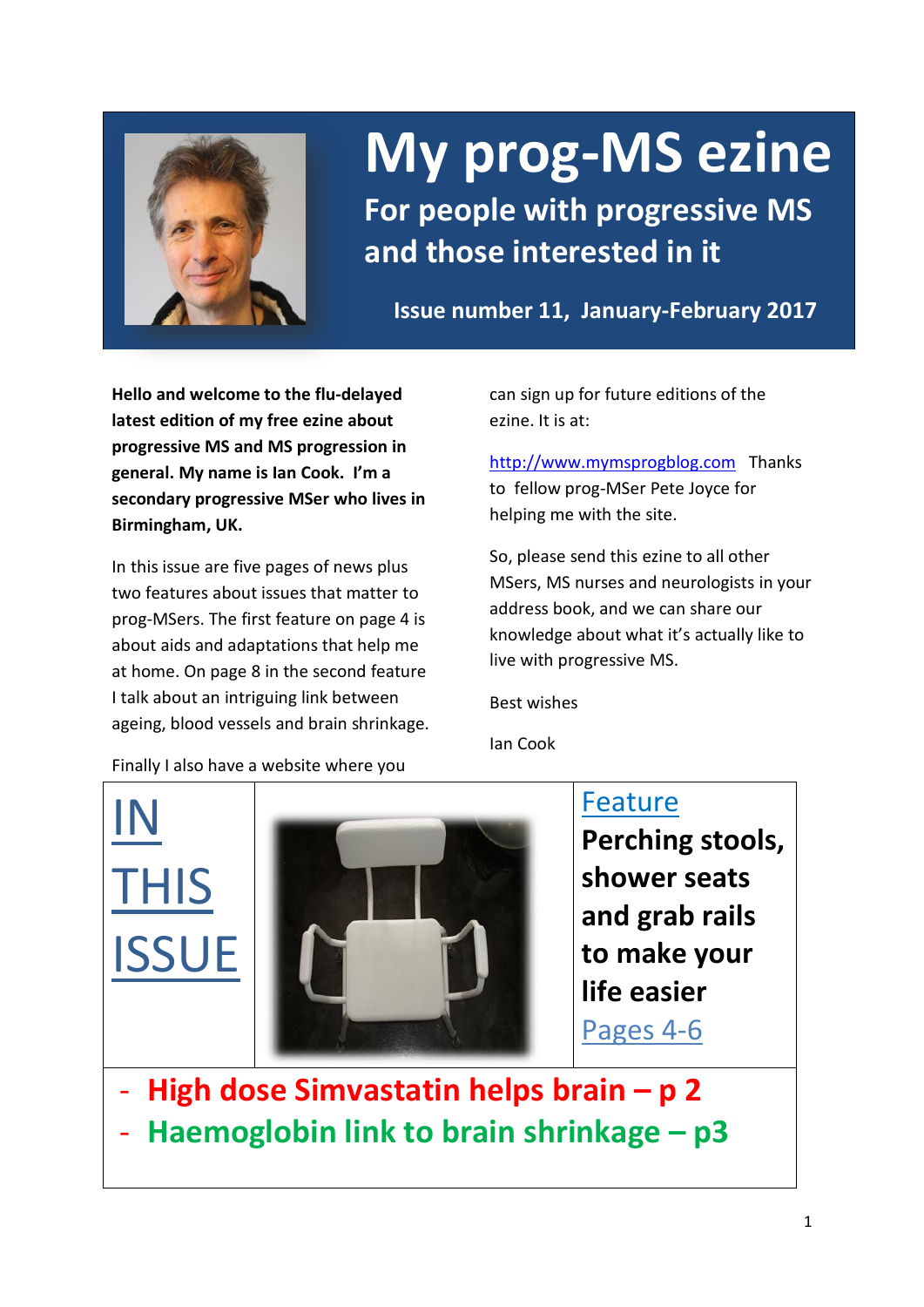### **SPMS patients taking high dose Simvastatin show better brain function**

**For the past two years it has been known that high dose Simvastatin significantly reduces the rate of whole brain atrophy when taken by patients with secondary progressive MS. Now there is more good news**

A new analysis of the original trial data has shown that the statin drug significantly improved the function of the frontal lobe of the brain – the part of the brain which plays a key role in higher mental functions such as motivation, planning, social behaviour, and speech production.

Basically the results show that taking high dose simvastatin for two years significantly slowed down progressive cognitive impairment seen in SPMS.

At the start of the two year trial nearly half of SPMS patients showed they had impairment on frontal lobe function (45%) and in working memory (46%). There

were also significant numbers of SPMS patients (up to 33%) with impairment on tests of verbal and nonverbal memory. However after two years , there was a significant difference in the simvastatin treated group and those receiving a placebo, with a 0.24 point increase in frontal lobe function score observed in the simvastatin-treated group, compared with a decline of 0.92 points in the placebo group

How simvastatin is doing this in unclear but researchers argue that it will make a compelling case for doing a definitive phase 3 trial of simvastatin in progressive MS to find out more.

### **Time to progression varies according to age at diagnosis**

**People diagnosed with MS at the age of 40 or over accumulate neurological damage more quickly than those diagnosed with MS at a younger age.**

That's the finding of research published in the academic journal PLoS One. In the research scientists based in Kuwait compared the length of time it took older and younger relapsing remitting MS patients to reach the disability level of EDSS 6 (Requires a walking aid - cane,

crutch - to walk about 100m with or without resting) usually regarded as the stage at which MS has become progressive. The researchers found people diagnosed over the age of 40 accumulate deficit more quickly than those diagnosed earlier in life . Other factors that led to a faster accumulation of disability were being male and spinal cord symptoms at MS onset.

### **More information on all stories on p11**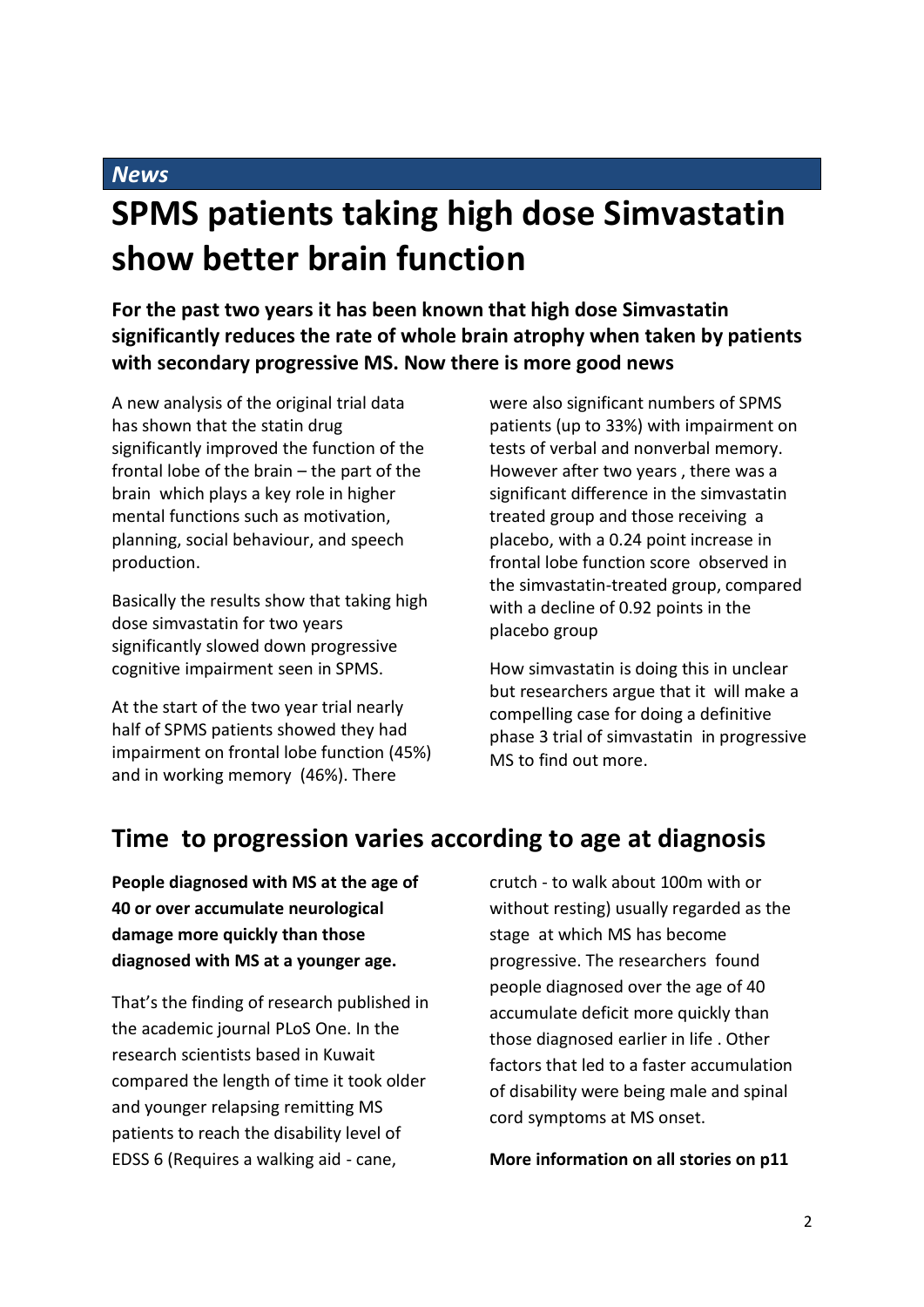## **Brain shrinkage in progressive MS associated with leak of blood haemoglobin**

**Haemoglobin leaking from damaged red blood cells may be linked to brain shrinkage in progressive MS. Stopping this leakage may slow progression.**

That is the conclusion of a team from Imperial College London, whose research suggests treatments that lower levels of haemoglobin could slow progression of MS.

Haemoglobin carries iron and oxygen around the body in red blood cells and previous research has found high amounts of iron are deposited around MS affected blood vessels in the brain. Iron is toxic at high levels and scientists have suggested these toxic levels may trigger the death of brain cells in MS.

Normally haemoglobin is contained within red blood cells. However, red blood cells in MS patients are, for unknown reasons, more fragile than normal and break apart easily.

When red blood cells break apart they release haemoglobin into the blood stream. Normally, haemoglobin would be prevented from entering the brain by the blood-brain barrier – but in MS this barrier is weakened, allowing haemoglobin to enter. Once in the brain the destruction of haemoglobin causes iron to be released resulting in the cell damage and brain shrinkage which is a hallmark of secondary progressive MS.

In the study, the team found that the MS patients had high levels of a compound called serum lactate dehydrogenase, which is

released when red blood cells disintegrate. They also found blood levels of "free" haemoglobin - haemoglobin that has escaped from the red blood cells - were significantly higher in MS patients with the greatest amount of brain shrinkage.

The researchers calculated that a 30 per cent increase in free haemoglobin levels resulted in an increased rate of brain shrinkage of 0.1 per cent – something which could make a significant difference to a patient's symptoms.

Professor Charles Bangham lead author of the study explained that the findings were unexpected: "We were amazed by the results, and we were surprised by the size of the apparent effect of haemoglobin on brain shrinkage. Over a number of years it could significantly impact a patient's symptoms."

Existing trials are testing potential MS treatments that mop up excess iron. However, Professor Bangham questions whether this is the best approach. " It may be more effective to look at ways of removing excess haemoglobin from the blood, rather than iron. There are number of drugs that do this, although none have been used for multiple sclerosis," he added. **More information on stories on page 11**.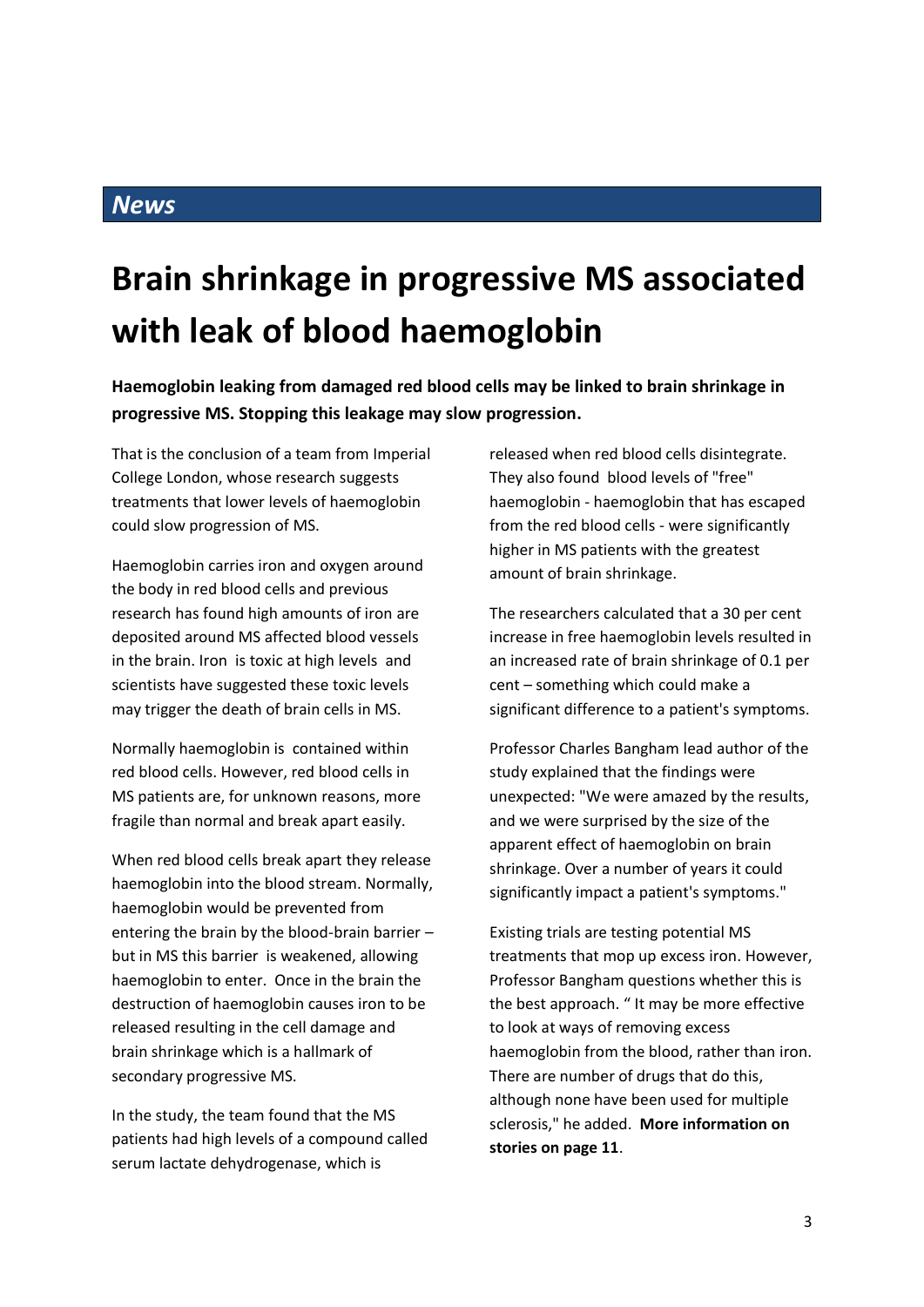### *Features products for the home*



*Perching stools, shower seats and grab rails – all to make your life easier* 

**Progressive MS is challenging, and it's not just the physical challenges, there's also the mental challenge of working out what to do about them.**

My MS has been secondary progressive for ten years but it wasn't until I had a fall in 2013 followed by a period of greatly reduced mobility that I realised I needed to get some help for my progression. I found the most practical and immediate help was, of course, aids and adaptations so my first port of call was my local Lloyds pharmacy where I picked up a catalogue entitled "Betterlife" www.betterlifehealthcare.com

The catalogue is more than 100 pages long and contains just about every aid and adaptation that someone with progressive MS might need. It is brilliant. Leafing through the catalogue I found three aids: a shower stool, a foldable walking stick and a device that helps you put on your socks called the Soxon stocking aid. (More about that later on)

The shower seat proved so useful that it made me think of other situations where I should sit down rather than stand such as cooking meals and a "perching stool" seemed like the obvious solution. I found a company called Aidapt www.aidapt.co.uk which had a perching stool with arms giving me maximum support which I think is important when cooking, so I bought one. I then looked at some other websites and discovered the Complete Care shop www.completecareshop.co.uk Here I went a bit wild and bought not one but six products: *Continued on page 5*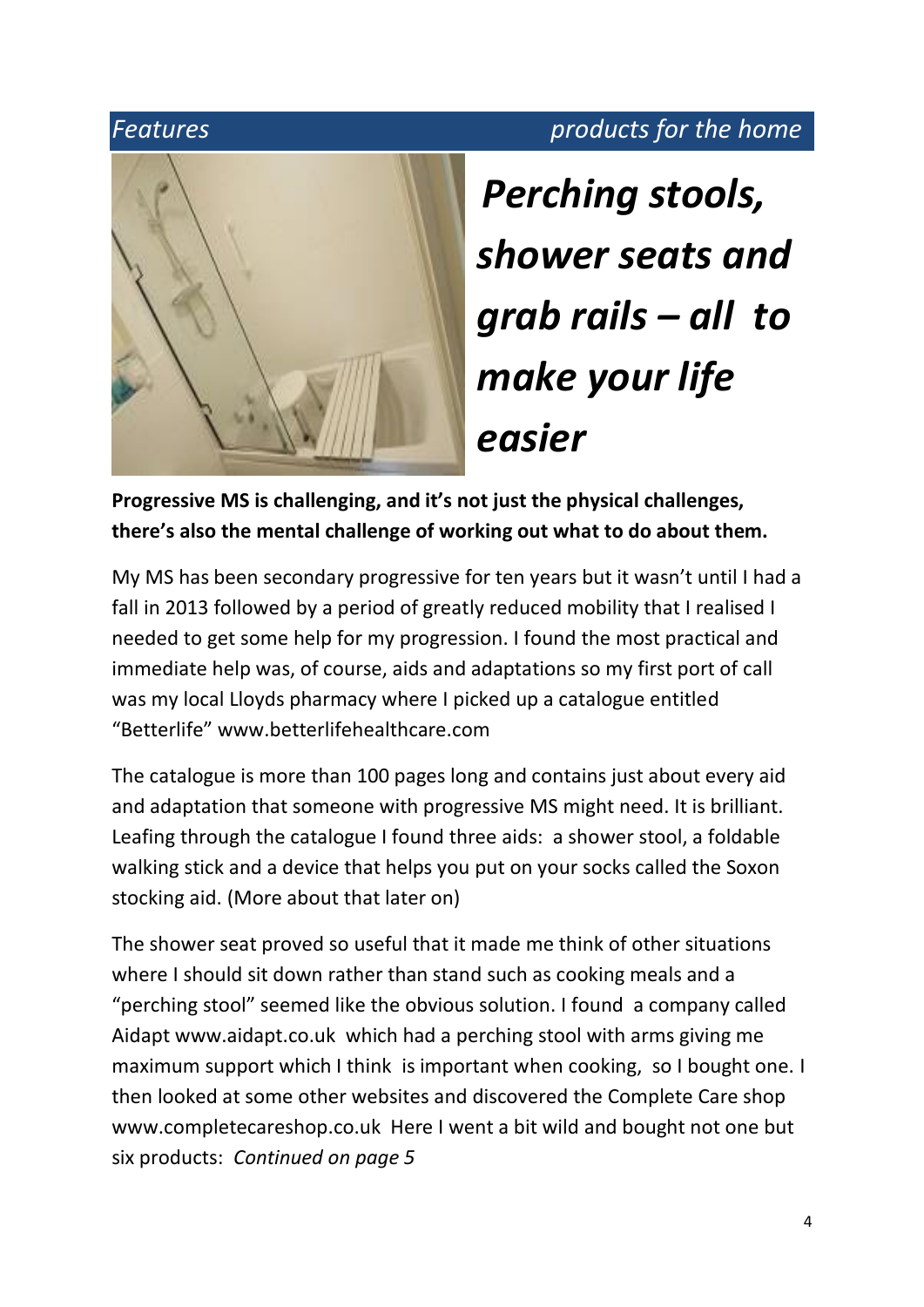### *Continued from page 4*

a long shoe horn which helps me put on my shoes; a "button hook-zipper combo"; a pair of elastic shoe laces which means I don't need to actually tie shoe laces as they are already tied ; some easy grip cutlery, and a belt with a Velcro fastener. The Velcro belt got me thinking about Velcro as a way of putting on shoes without using laces, and when my trainers with laces needed replacing I went straight for the Velcro fastening type.

The one thing I have learned since I started buying aids and adaptations is that you can never really have enough. Progressive MS is, as its title suggests, progressive. It gets worse over time so helps not just to respond to progression, but to anticipate it. And if you don't need an aid right now the chances are you soon will. If you want another reason for starting sooner rather than later then think of the three letters PIP - Personal Independence Payments – the benefit that is replacing Disability Living Allowance (DLA)

The daily living component of PIP which replaces the care component of DLA is awarded on a points basis. You are awarded points because you have problems in specific areas such as washing and bathing, dressing/ undressing or preparing a simple meal. The presence of aids and adaptations provides evidence that backs up your claim.

A perching stool that you use in the kitchen can provide evidence that you really cannot stand for long periods preparing food, A shower stool and a grab rail can show you do really need help in the shower. A Velcro belt, trainers and the sock aid can show that you really do need help dressing. When I had my PIP assessment I scored eight points in the daily living category (two points each in the categories of preparing food, washing and bathing, managing my toilet needs- I self –catheterise - and dressing/undressing.)

This gave me entitlement to the standard rate of PIP for daily living. That rate is £55.10 a week.Of course, the benefit of aids and adaptations is far greater than any financial rewards. With aids you can do far more for yourself and maintain your independence for far longer. Who can put a price on that? *Continued page 6*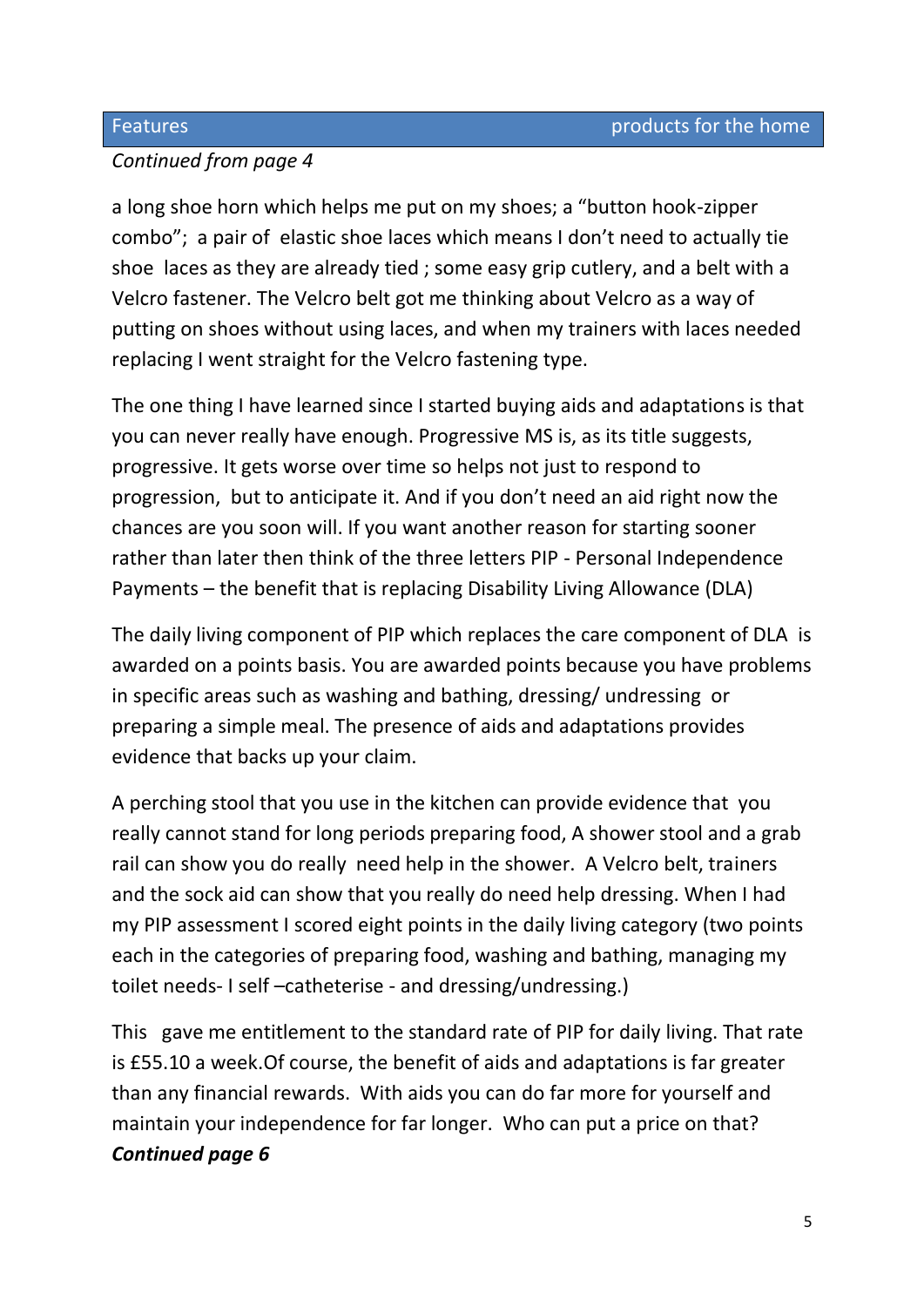### *features* ٦



name=about

### **So,my top five indoor aids and adaptations are**

- Velcro fastening shoes available from most shoe shops or online
- Height adjustable shower stool from Betterlife (Lloyds Pharmacy) (See pic on page 4) www.betterlifehealthcare.com
- Grab rail mine was provided by the social services but there are other suction grab rails which can be found in the Betterlife catalogue www.betterlifehealthcare.com
- Perching stool with arm rest  $$ pictured on left - Aidapt Independent Living Solutions https://www.aidapt.co.uk/homepag e.aspx?tl=0&pg=0&com=help&page

• Elbow crutches. These were provided by my local social services but a range of elbow crutches can also be supplied by Betterlife from Lloyds Pharmacy [www.betterlifehealthcare.com.](http://www.betterlifehealthcare.com/)

And finally one that I never really got to grips with (literally) was a device that helps you put on your socks called the Soxon stocking aid. On reflection perhaps it would be more use putting on stockings and tights rather than socks. Either that or perhaps I wasn't using it properly!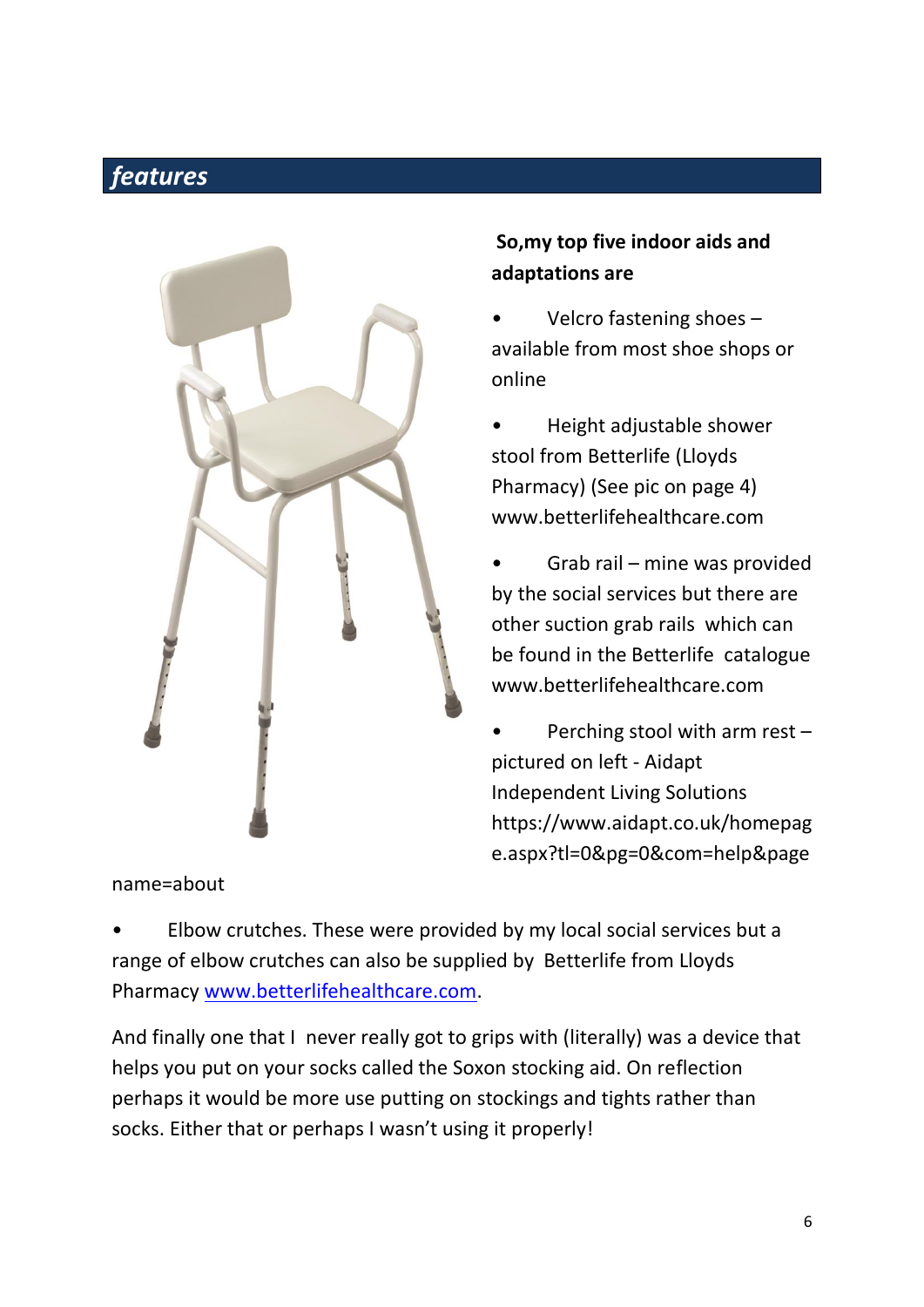### **Inactive lifestyle linked to brain volume loss in MS**

**Sedentary behaviour may be linked to brain volume loss in people with MS. This is according to researchers who found that less active MSers have a smaller brain. This is an important finding for progressive MSers because brain volume loss is more commonly seen as MS advances.**

In the research which was published in Neurodegenerative Disease Management magazine researchers studied 36 people with MS who wore an accelerometer, a device that measures walking speed, and who underwent a brain MRI. Whole brain grey matter, white matter and deep grey matter structures were calculated from structural brain images.

The researchers found there were statistically significant and moderate or large associations between the number of sedentary bouts or sedentary days and brain volume measures. It was found that the more sedentary days an MSer had the smaller was their brain volumeand of course loss of brain volume increases as MS progresses.

According to Prof. Gavin Giovannoni 's MS Research blogspot the issue that needs to be resolved is whether the researchers' observation is simply an association ie do you exercise less because your MS limits your

physical activity or is it a causal relationship ie does sedentary behaviour actually cause brain volume loss.

Prof. Giovannoni concedes it will be very difficult to resolve this question as it would require a large randomised-controlled trial, which for an exercise intervention is very difficult and some would say impossible to achieve.

The other approach, he says, is simple  $-$  just exercise! "There is enough evidence that exercise is good for you regardless of whether or not it is maintaining your brain volume. Exercise improves sleep, fatigue, mood and anxiety. Exercise helps maintain you metabolically, i.e. your weight, glucose levels, blood pressure, etc. Exercise outside of the MS space protects, or delays, you from developing age-related cognitive impairment. So why wouldn't you want to exercise? To quote one of my favourite clichés 'Just Do It'."

### **Umbilical cord blood may hold key to re-myelination**

Umbilical cord blood cells taken from mice have been found to contain a substance that can accelerate re-myelination in a mouse version of MS. That is according to a study carried out at Duke University, North Carolina, USA.

The study shows that a substance in the umbilical cord blood cells has the characteristics of macrophages – a type of white blood cell, and microglia, (cells which protect and support neurons).

Researchers tested the substance which they called DUOC-01 on mice with chemical-induced demyelination. They found DUOC-01 induced rapid myelination, a higher proportion of fully myelinated neurons, and increased the differentiation of oligodendrocyte progenitor cells – cells which make myelin. **More information on all stories on page 11.**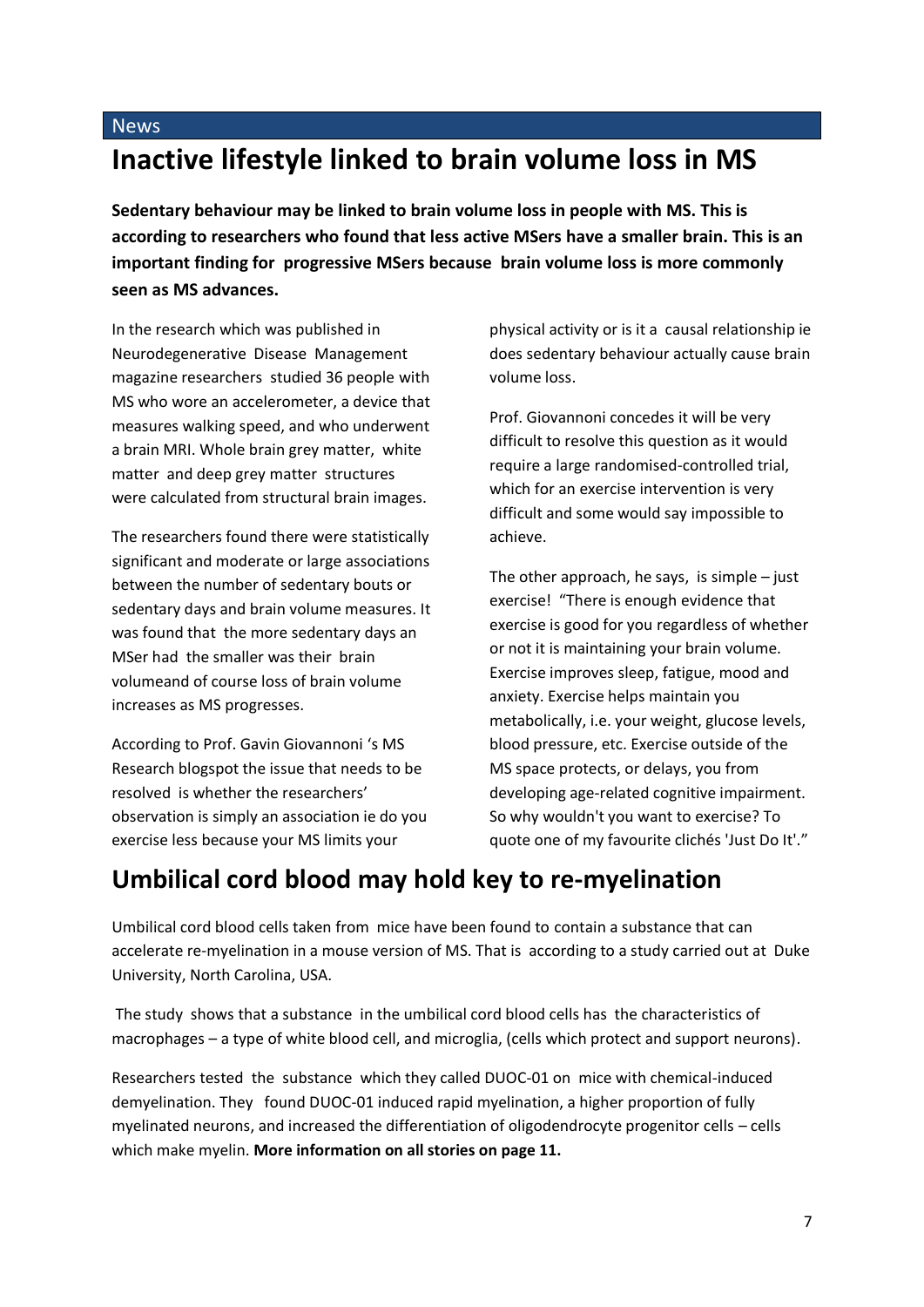### **PPMS drug Laquinimod shows new promise in mouse trials**

**An experimental drug called laquinimod has been found to disrupt the progression of multiple sclerosis (MS) in a mouse model of the disease. This finding may be especially promising, as the treatment is aleady being developed for people with progressive MS.**

In a new study: "Treatment of spontaneous EAE by laquinimod reduces Tfh, B cell aggregates, and disease progression," published in the journal Neurology researchers wrote; "we found that laquinimod treatment not only prevented spontaneous MS but also was successful when treatment was initiated after mice developed paralysis."

Laquinimod is a novel drug with immunomodulatory properties that is being developed by Active Biotech and Teva to treat both MS and Huntington's disease. The drug has shown promising results in two phase 3 clinical trials, and is currently being tested in a Phase 2 trial in primary progressive MS patients (ARPEGGIO, NCT02284568). But the mechanisms behind its effects are not well understood.

The team behind the latest research have identified some possible mechanisms of action of laquinimod in progressive MS. In treated mice, they observed a 96 percent reduction in harmful clusters of B-cells clusters only seen in patients with progressive MS as well as a 60 percent reduction in harmful antibodies.

According to the MS Trust website Laquinimod is believed to work by affecting the levels of certain cytokines (substances released by immune cells) and reducing the passage of immune cells into the brain and spinal cord.

Laboratory investigations have suggested it may have both neuroprotective and anti-inflammatory actions. It is a tablet taken once daily**. Information on all stories is on page 11.**

### **TENS may be an option to treat MS related spasticity**

TENS (Transcutaneous electrical nerve stimulation) might be an option for treating spasticity in progressive MS according to a review of research into the subject.

TENS is a therapy that relieves pain by delivering low-voltage electrical current to the body. It can be used to treat chronic pain and spasticity caused by neurological conditions such as MS where electrical signals travel along nerve pathways. The review was carried out at two Spanish universities - Universidad de Castilla la Mancha, Toledo, and Hospital Nacional de Parapléjicos de Toledo. The reviewers concluded that TENS might be a valid option to reduce spasticity and pain in multiple sclerosis thanks to its low cost, ease of use, and absence of adverse side effects.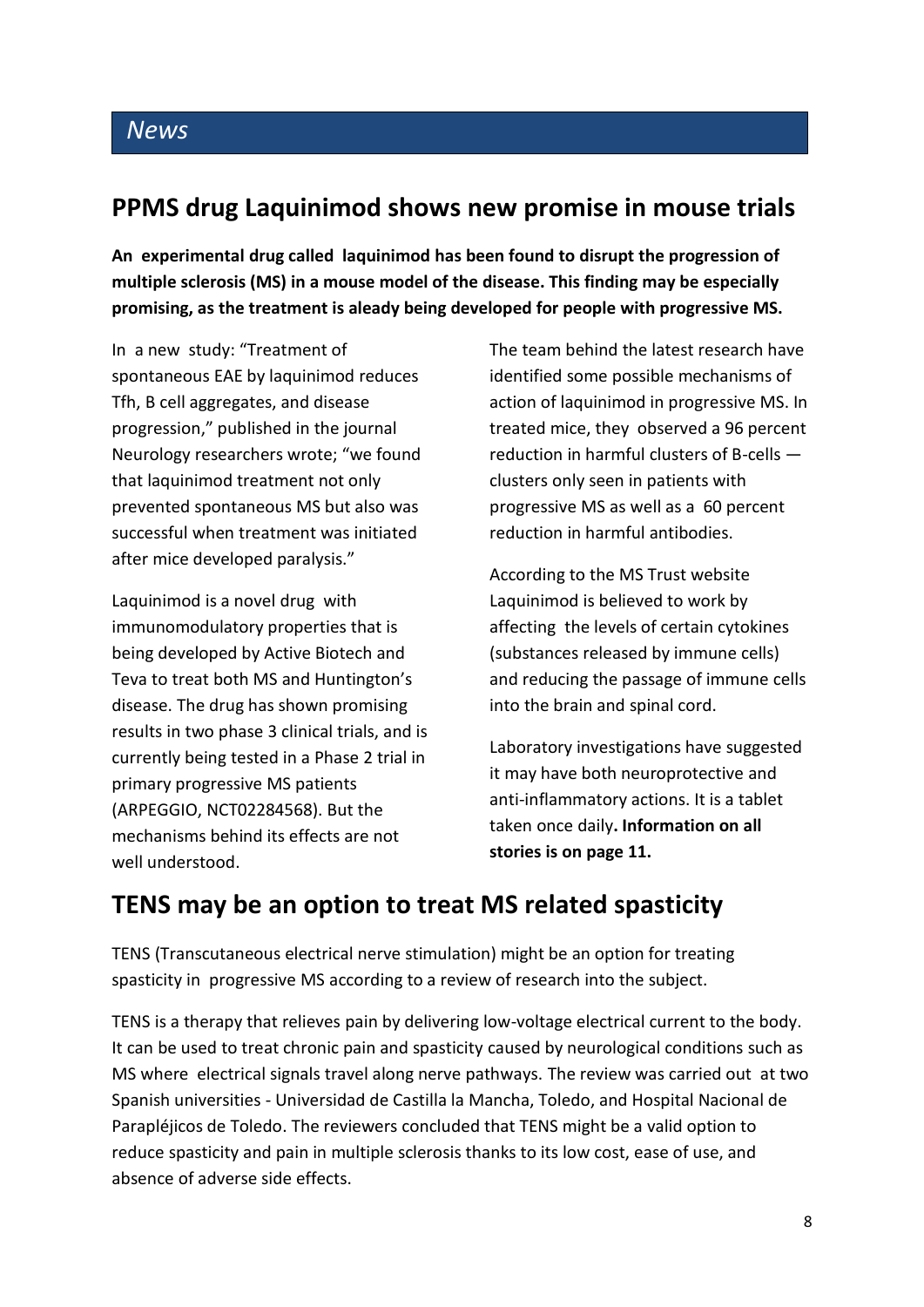### Features cerebral blood vessels



## **Link found between blood vessels, ageing and MS progression**

**It has been known for longer than a century that MS is a chronic inflammatory demyelinating disorder of the central nervous system where, after an initial phase of relapse and remisssion, slow neurological deterioration due to progressive neuronal loss takes place.** 

More recently it has been suggested that age is a major determinant in this progression. Several mechanisms have been proposed to explain the key drivers of this age related neurodegeneration and disability accumulation in MS. However, the effect of commonly encountered age-related cerebral vessel disease, called small vessel disease (SVD), has been largely neglected until now.

A new review of age related small vessel disease (SVD) aims to look at its relevance in MS progression. The review notes SVD shares some features with MS, i.e. white matter demyelination and brain atrophy, and has been shown to contribute to the neuronal damage seen in vascular cognitive impairment. Several lines of evidence suggest that an interaction between MS and SVD may influence MS-related neurodegeneration.

SVD may contribute to hypoperfusion (poor blood flow), and hypoxia, (oxygen deficiency) all features seen in MS. Venule (small veins) and endothelium abnormalities have been documented in MS but the role of arterioles – a small branch of an artery and of other neurovascular unit structures, such as the pericyte – cells which help retain the blood brain barrier- have not been explored.

Vascular risk factors (VRF) have recently been associated with faster progression in MS though the mechanisms are unclear since very few studies have addressed the impact of VRF and SVD on MS imaging and pathology outcomes. Therapeutic agents targeting the microvasculature and the neurovascular unit may impact both SVD and MS and may benefit patients with dual pathology the authors say. **For more information go to page 11**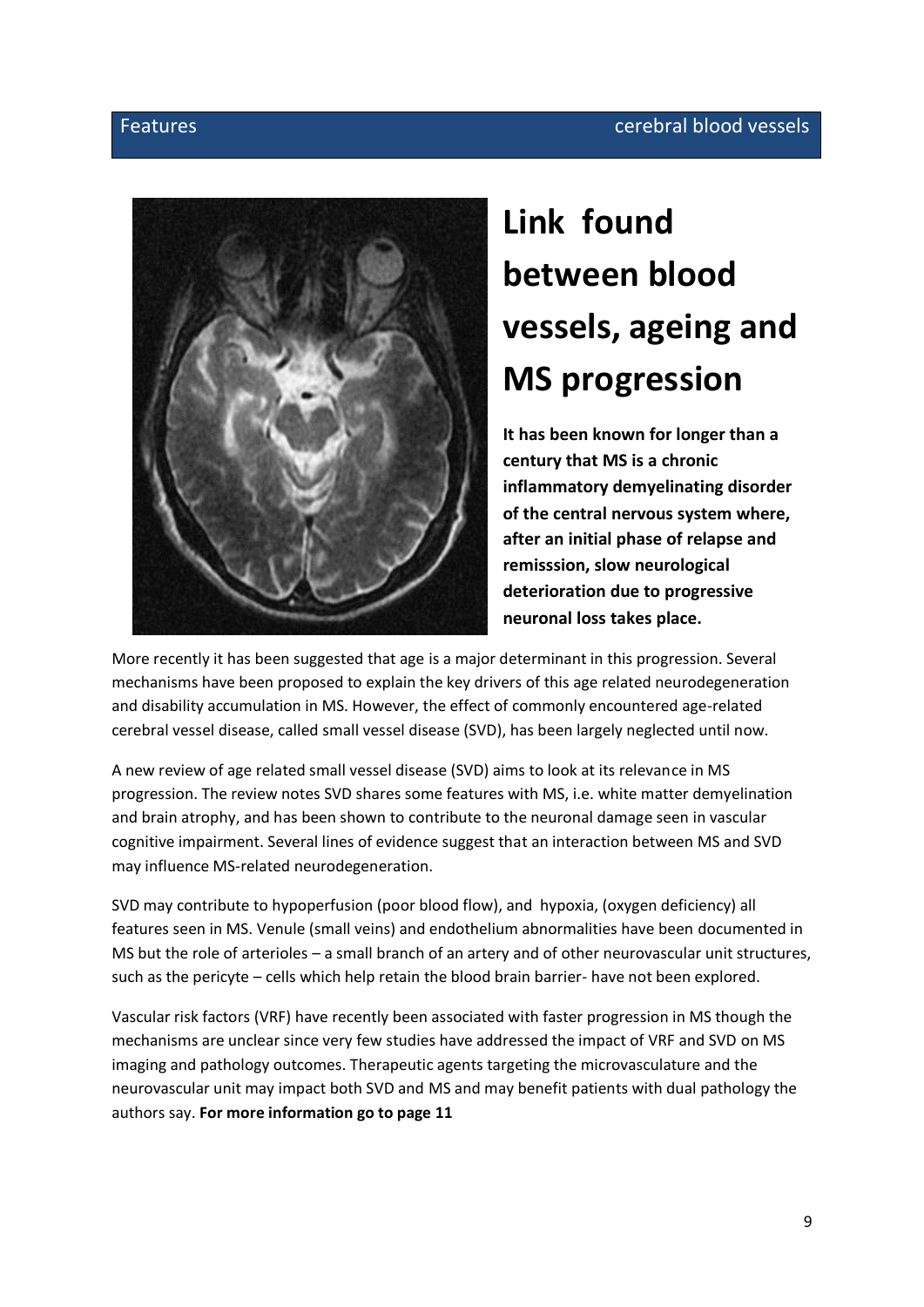## **\$6.1 m research project to track biomarkers of disability progression in MS**

**The International Progressive MS Alliance has awarded a \$6.1 million grant to fund a research project identifying a biomarker of MS disability progression for use in clinical trials.**

Using magnetic resonance imaging (MRI), researchers will work on identifying markers that signal MS progression in patients with progressive disease, a necessary step in the development of next-generation disease measurement tools.

Using these markers, the researchers will explore MRI as a tool capable of identifying the brain damage characteristic of progressive MS before it is evident to doctors. The work may also be used in evaluating proactive treatments for people with progressive MS whose symptoms are not yet clinically evident.

"There is an urgent need for effective therapies for progressive MS," said Dr. Douglas Arnold of the Montreal Neurological Institute Hospital (MNI) at McGill University who is leading the research.

"This project will use sophisticated computerised MRI analysis techniques to develop MRI markers that can be used in early phase (phase II) clinical trials for progressive MS. This will enable more efficient, less expensive clinical trials, lower the financial risk for drug companies to test potential therapies, and in so doing, facilitate the development of new drugs for progressive MS." he added..

### **Four of six prog MSers improve after stem cell treatment**

Four out of six patients with progressive MS showed "measurable clinical improvement" after they were treated with their own stem cells injected into their spinal canal.

This is the finding of research carried out at Tisch MS Research centre in New York. In the research patients received MSC-NP cells (Mesenchymal stem cells which then become Neural Progenitor cells).

**More information on all stories on page 11.**

The cells were cultured from patients' own stem cells

The patients were followed for an average of 7.4 years after initial injection.

There were no safety concerns noted, no serious adverse events, and the multiple dosing regimen was said to be "well tolerated".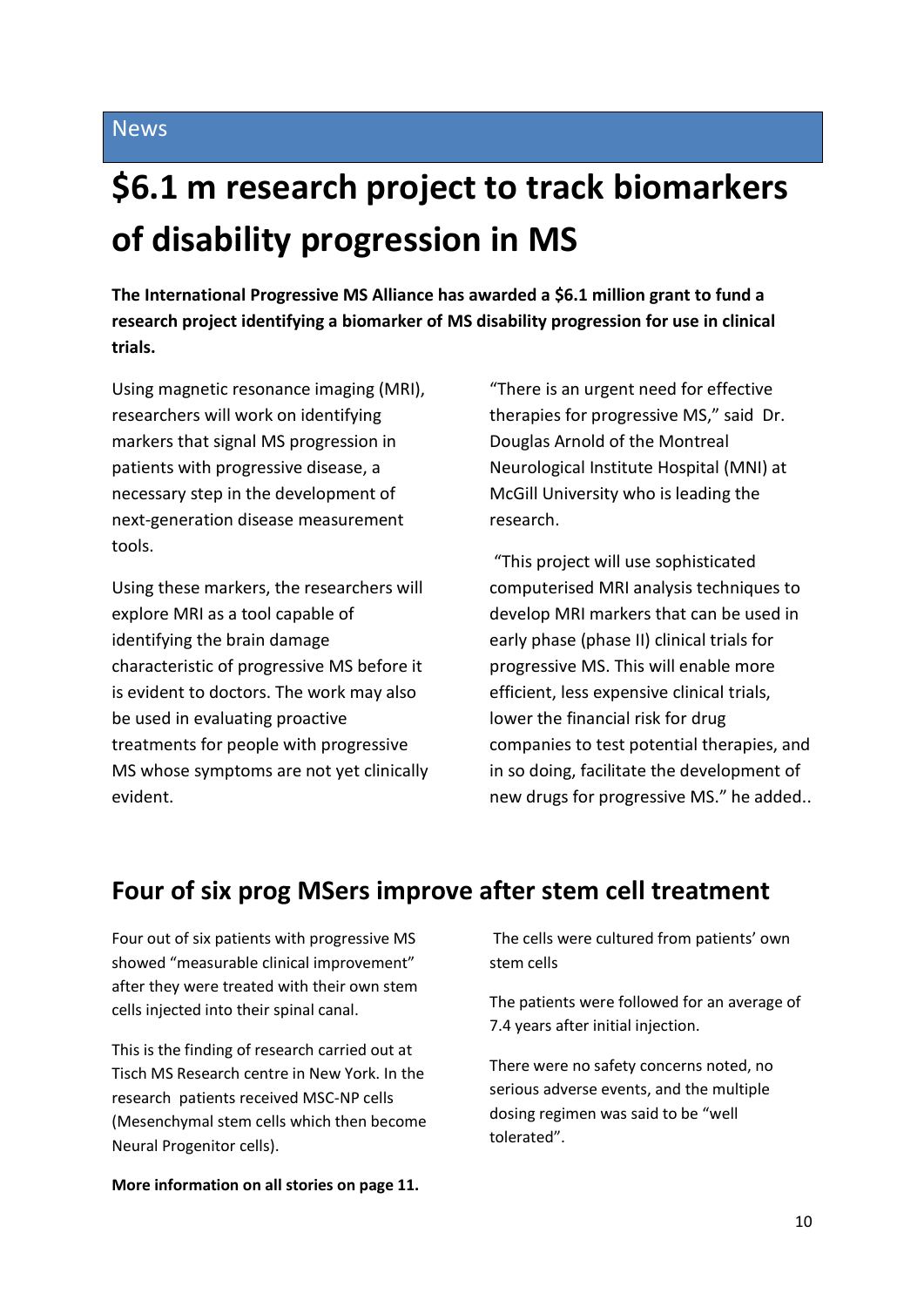### **Page 2**

### **Simvastatin story**

Source: D Chan, S Binks, J Nicholas, A Alsanousi, N Fox… - 2016. Effect of highdose simvastatin on cognition in secondary progressive multiple sclerosis (MS-STAT cognitive): a randomised, placebo-controlled, phase 2 trial

### **Time to progression varies with diagnosis age story**

Source: Alroughani R, Akhtar S, Ahmed S, Behbehani R, Al-Hashel J.Is Time to Reach EDSS 6.0 Faster in Patients with Late-Onset versus Young-Onset Multiple Sclerosis?PLoS One. 2016 Nov 1;11(11):e0165846. doi: 10.1371/journal.pone.0165846**.**

### **Page 3 haemoglobin story**

Source: Medical News Today <http://www.medicalnewstoday.com/releases/314748.php>

### **Pages 4-6 Aids and adadptations**

Details of where I got all the aids and adaptations are in the feature itself

http://www.ncbi.nlm.nih.gov/pubmed/26269928

### **page 7 Inactive lifestyle/ brain volume loss story**

Klaren et al. Objectively measured sedentary behavior and brain volumetric measurements in multiple sclerosis. Neurodegener Dis Manag. 2017 Jan 11. doi: 10.2217/nmt-2016-0036.

### **Page 7 umbilical cord blood and remyelination**

Source: Source: https://multiplesclerosisnewstoday.com/cell-therapy-for-msusing-cord-blood-derived-cells-promotes-remyelination-inmice?utm\_source=Multiple+Sclerosis&utm\_campaign=7fa8e19b23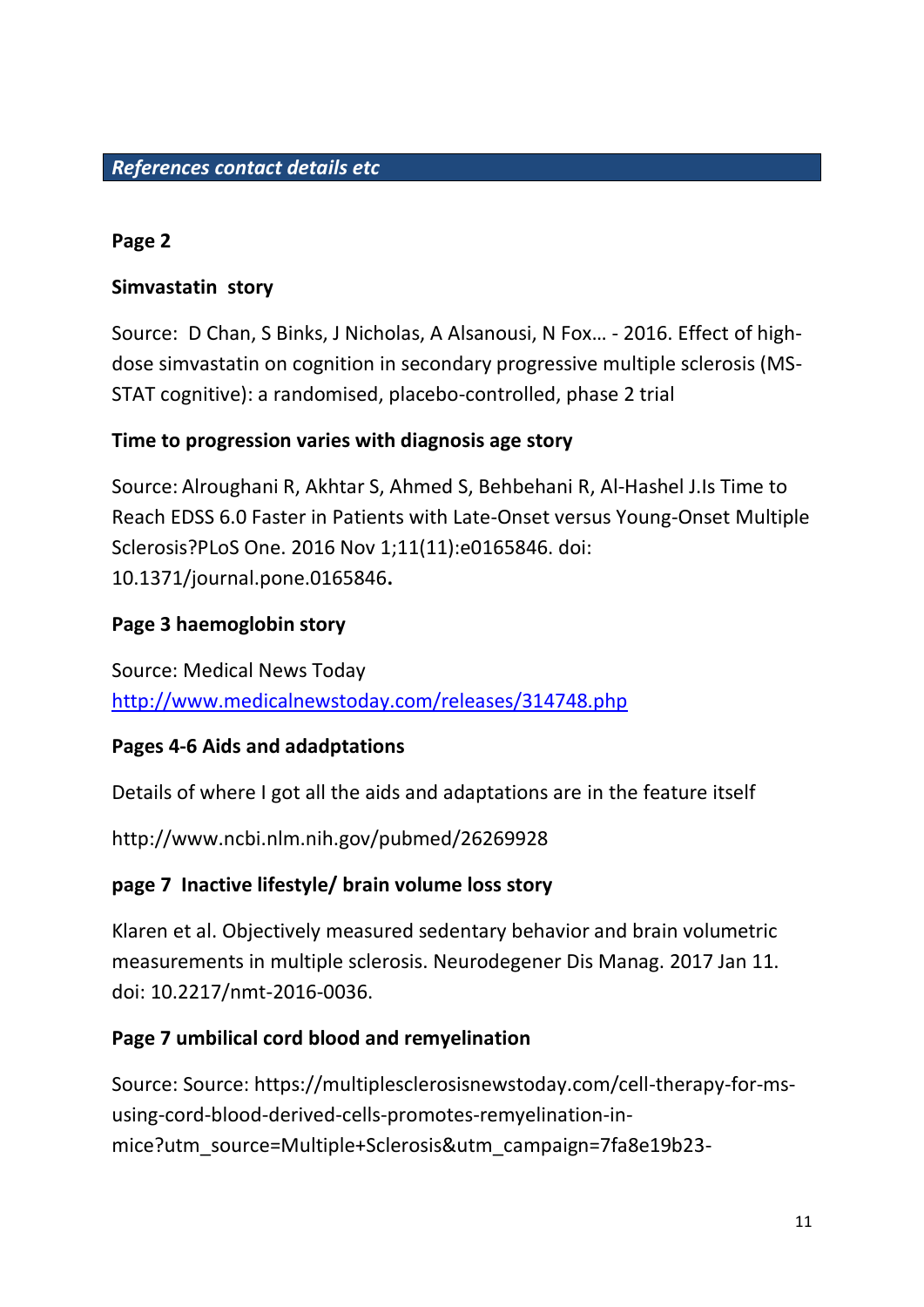RSS MONDAY EMAIL CAMPAIGN&utm\_medium=email&utm\_term=0\_b5fb7a 3dae-7fa8e19b23-71290133

### **P8 laquinimod story**

[https://multiplesclerosisnewstoday.com/2016/10/12/potential-progressive](https://multiplesclerosisnewstoday.com/2016/10/12/potential-progressive-ms-drug-laquinimod-shows-promise-in-mouse-study+?utm_source=Multiple+Sclerosis&utm_campaign=53d4a25377-RSS_MONDAY_EMAIL_CAMPAIGN&utm_medium=email&utm_term=0_b5fb7a3dae-53d4a25377-71290133)[ms-drug-laquinimod-shows-promise-in-mouse](https://multiplesclerosisnewstoday.com/2016/10/12/potential-progressive-ms-drug-laquinimod-shows-promise-in-mouse-study+?utm_source=Multiple+Sclerosis&utm_campaign=53d4a25377-RSS_MONDAY_EMAIL_CAMPAIGN&utm_medium=email&utm_term=0_b5fb7a3dae-53d4a25377-71290133)[study+?utm\\_source=Multiple+Sclerosis&utm\\_campaign=53d4a25377-](https://multiplesclerosisnewstoday.com/2016/10/12/potential-progressive-ms-drug-laquinimod-shows-promise-in-mouse-study+?utm_source=Multiple+Sclerosis&utm_campaign=53d4a25377-RSS_MONDAY_EMAIL_CAMPAIGN&utm_medium=email&utm_term=0_b5fb7a3dae-53d4a25377-71290133) [RSS\\_MONDAY\\_EMAIL\\_CAMPAIGN&utm\\_medium=email&utm\\_term=0\\_b5fb7a](https://multiplesclerosisnewstoday.com/2016/10/12/potential-progressive-ms-drug-laquinimod-shows-promise-in-mouse-study+?utm_source=Multiple+Sclerosis&utm_campaign=53d4a25377-RSS_MONDAY_EMAIL_CAMPAIGN&utm_medium=email&utm_term=0_b5fb7a3dae-53d4a25377-71290133) [3dae-53d4a25377-71290133](https://multiplesclerosisnewstoday.com/2016/10/12/potential-progressive-ms-drug-laquinimod-shows-promise-in-mouse-study+?utm_source=Multiple+Sclerosis&utm_campaign=53d4a25377-RSS_MONDAY_EMAIL_CAMPAIGN&utm_medium=email&utm_term=0_b5fb7a3dae-53d4a25377-71290133)

### **page 8 TENS story**

Source , Transcutaneous Electrical Nerve Stimulation For Spasticity: A Systematic Review, Jordi Serrano-Muñoz, Juan Avendaño Coy, Julio Gómez-Soriano, and E. Fernández-Tenorio, Neurologia.

### **page 9 blood vessels, age and progression**

Source: Geraldes R, Esiri MM, DeLuca GC,Palace J. Age-related small vessel disease: A potential contributor to neurodegeneration in multiple sclerosis. Brain Pathol. 2016 Nov 19. doi: 10.1111/bpa.12460. [Epub ahead of print]

### **Page 10 MS biomarkers**

Source [https://multiplesclerosisnewstoday.com/2016/09/28/mcgill](https://multiplesclerosisnewstoday.com/2016/09/28/mcgill-researcher-awarded-6-million-grant-to-id-progressive-ms-markers)[researcher-awarded-6-million-grant-to-id-progressive-ms-markers+](https://multiplesclerosisnewstoday.com/2016/09/28/mcgill-researcher-awarded-6-million-grant-to-id-progressive-ms-markers)

### **Page 10 stem cells**

Harris VK, Vyshkina T, Sadiq SA. Clinical safety of intrathecal administration of mesenchymal stromal cell-derived neural progenitors in multiple sclerosis.Cytotherapy. 2016 Oct 7. pii: S1465-3249(16)30496-0. doi: 10.1016/j.jcyt.2016.08.007

### **To Contact me email** [iancookjournalist@yahoo.co.uk or via](mailto:iancookjournalist@yahoo.co.uk%20or%20via%20twitter@iancookMSer) [twitter@iancookMSer](mailto:iancookjournalist@yahoo.co.uk%20or%20via%20twitter@iancookMSer)

DISCLAIMER: This ezine is strictly a news and information ezine/website about MS . It does not provide medical advice, diagnosis or treatment. This content is not intended to be a substitute for professional medical advice, diagnosis, or